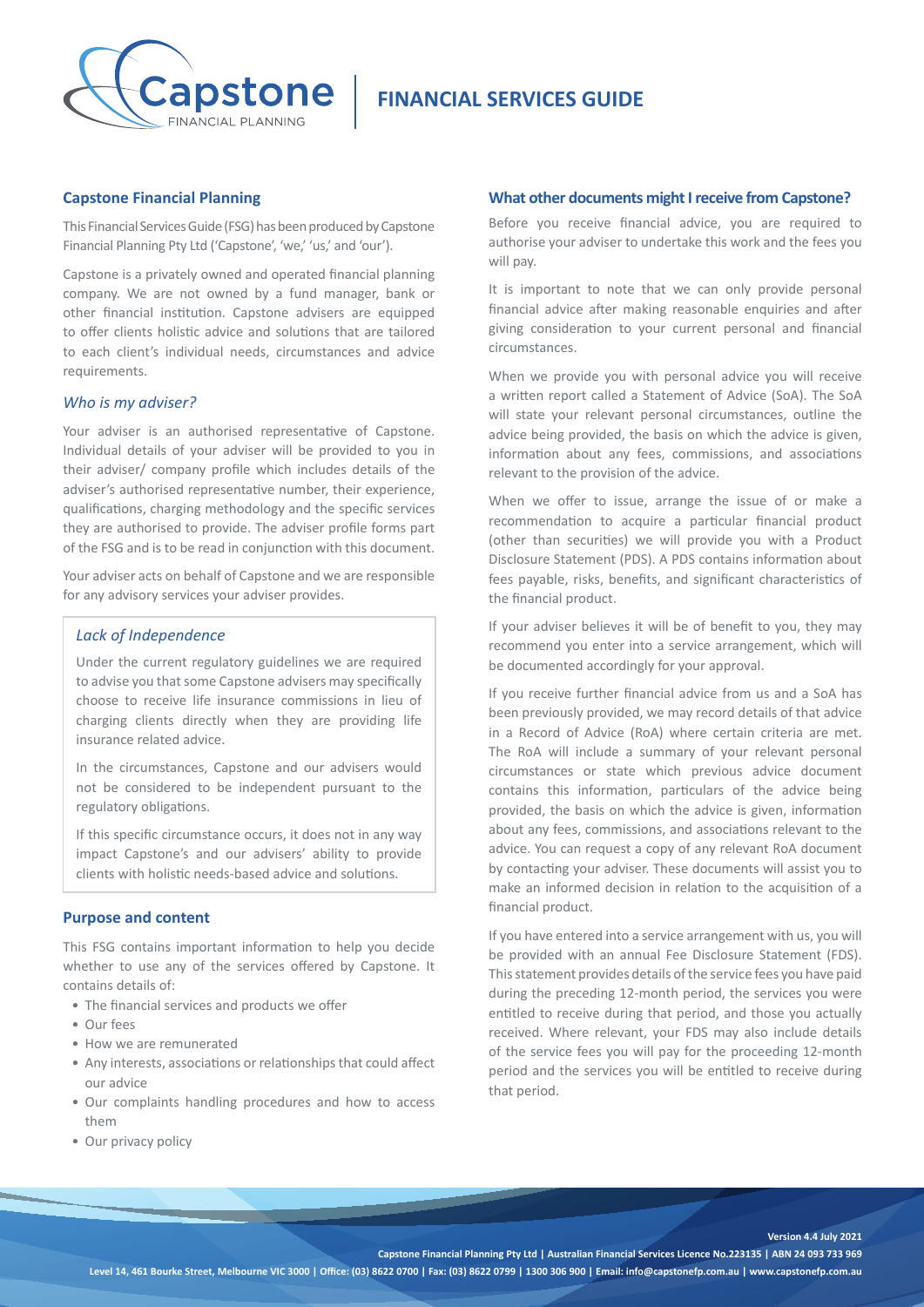You may also receive a renewal notice following every anniversary of your service arrangement. This will be provided to you in writing. You must provide your consent in order to continue to receive service and advice from your adviser. If you do not provide your consent or fail to respond, the service arrangement ceases, meaning the adviser is not obligated to give service and advice, and you are no longer obligated to continue paying the associated fee.

# **Advisory Services**

We are authorised to provide financial product advice and deal in the following financial products to wholesale and retail clients:

- Deposit and Payment Products
- Retirement Savings Accounts
- Managed Investment Schemes
- Standard Margin Lending
- 
- 
- 
- Life Products Superannuation

Facility

• Securities • Government Debentures. Stocks and Bonds

## **Remuneration**

Capstone and your adviser are paid for the services they provide through various methods of remuneration, including payments made by you (service and advice fees), and payments received from product issuers. These payments will be disclosed to you in your advice/disclosure document. In circumstances where we cannot determine the amount of remuneration, we will disclose the method of calculation.

### *Advice Fees*

The Advice Fees you pay to Capstone may comprise one or more of the following:

- A percentage fee based on the value of your holding in a financial product
- A fixed dollar amount
- An hourly rate

These fees may include:

- Statement of Advice Fee for the preparation of a Statement of Advice
- Initial Advice Fee for initial advisory services
- Implementation Fee for the implementation of financial advice and products
- Adviser Service Fee when your adviser provides you with advice and service

These fees are payable by you and may be paid either directly from you or from your financial product/s.

### *How will I pay for the services provided?*

Prior to providing any service we will mutually agree on the method of our remuneration. We offer a variety of service levels and fee structures that can be tailored to suit your individual circumstances.

Please refer to the adviser/company profile provided to you for specific details of your adviser's charging methodology.

#### Insurance (risk) products

Capstone may receive an initial commission from the product issuer when you decide to buy a risk product your adviser recommends to you. This commission may range from 0.0% to 66% (including GST) of the initial premium amount, depending on the product. For example, for a Term Life base premium of \$1,000 per annum in a product where the product issuer pays Capstone an initial 66% commission (including GST), Capstone will receive commission of \$660 (\$600 plus GST). Some product providers may pay commissions on stamp duty and policy fees. Initial commissions may also be payable to Capstone on any premium increases resulting from increases in sums insured that you decide to make during the time you hold the product. This initial commission will only apply to the component of the increased premium resulting from the increase in sum insured. Capstone may also receive ongoing commission, which may range from 0.0% to 33% (including GST) of the renewal premium from the 2nd year. For example, an annual base premium of \$1,000 in a product whose issuer pays Capstone a 33% (including GST) ongoing commission from the 2nd year, Capstone will receive an ongoing commission of \$330 per annum (\$300 plus GST).

#### *Distribution of remuneration*

Remuneration is payable to Capstone in the first instance. Capstone will then pay any remuneration earned to your adviser/their company. Details of these payments will be disclosed in your advice/ disclosure document.

#### *Other forms of remuneration*

## A) Training and education partner program

To assist in the provision of regular professional training and development, including ongoing technical training and updates in relation to financial products for Capstone's advisers and support staff, we have developed formal business partner relationships with a number of financial product providers. Each year we selectively invite leading financial product providers to participate in our training and education program. Participants each contribute financially to this program. It is important to note that Capstone's financial product range is not influenced by any program as Capstone subscribes to independent research and all products are individually assessed on their own merits. Our program meets all required legal and regulatory standards.

**Version 4.4 July 2021**

**Capstone Financial Planning Pty Ltd | Australian Financial Services Licence No.223135 | ABN 24 093 733 969 Level 14, 461 Bourke Street, Melbourne VIC 3000 | Office: (03) 8622 0700 | Fax: (03) 8622 0799 | 1300 306 900 | Email: info@capstonefp.com.au | www.capstonefp.com.au**